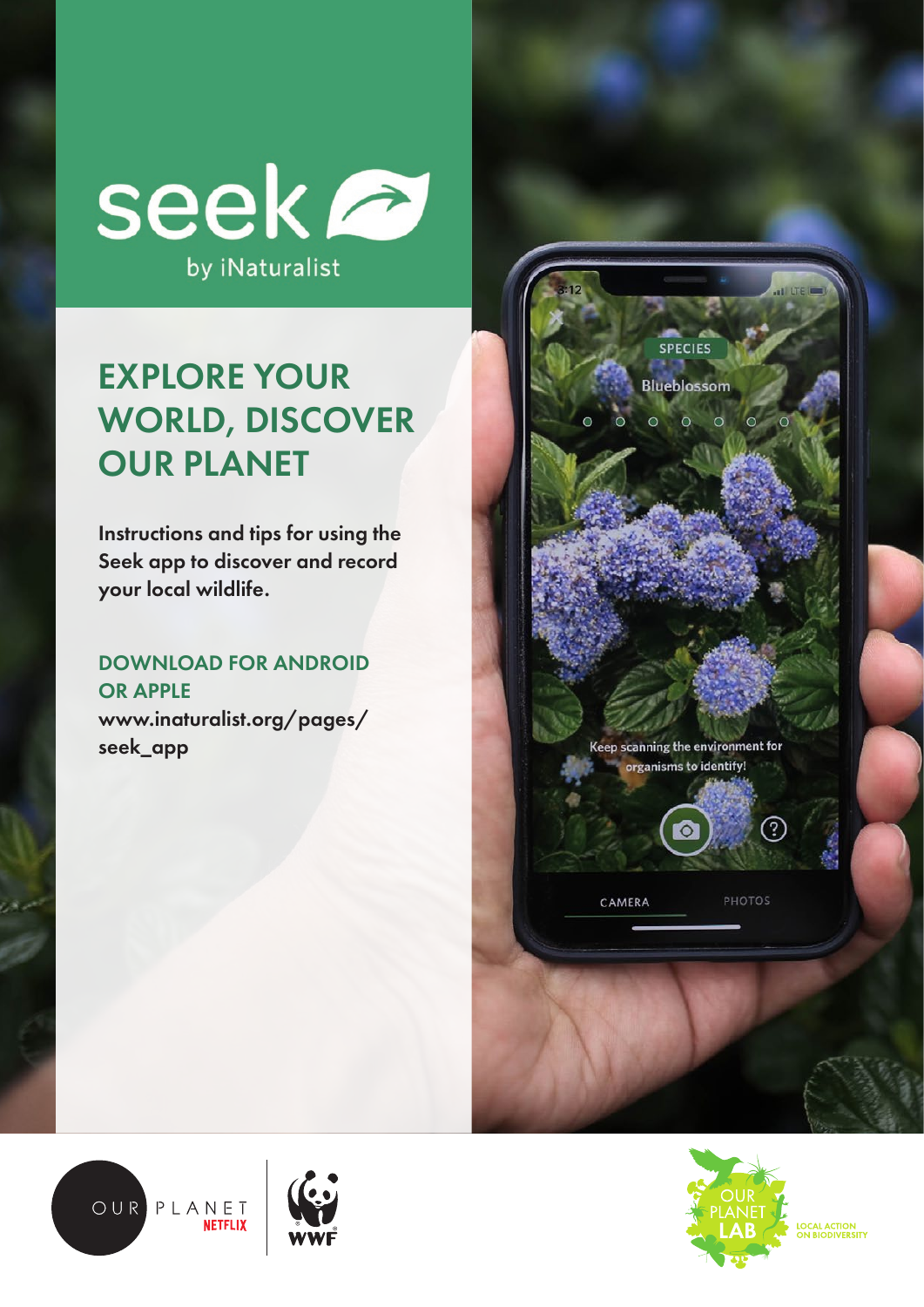### EXPLORE

- •Open the Seek app.
- •The app will load some examples of species that you can expect to find nearby. How many of these do you recognise? Can you find them all? *Requires wifi or network connection.*
- •Looking for something in particular? Limit the list of nearby species to a particular category by clicking on 'all species' and selecting from the list of options – select from Plants, Amphibians, Fungi, Fish, Reptiles, Arachnids, Birds, Insects, Molluscs, Mammals
- •Click any species to find out more about it including a map showing where it can be found around the world, examples of similar species, and whether it is 'native' or 'non-native'.

# IDENTIFY

- Select the camera button.
- •Browse your environment through the camera interface, pointing the camera at plants, animals and fungi to identify them in real-time.
- If the app can't tell you exactly what species it is it might still be able to help you identify the 'class' or 'family' to help you ID using books or the internet.



### RECORD

- •When the seven dots are all green and you have a species identification, click the camera button to capture the photo and record your observation.
- •If have already taken a photo of an organism you want to identify, select 'photo' to access it from your image library, and then click 'Identify Photo'.
- Provided your photo is identified by the app as a species, it will go into MY OBSERVATIONS.

# TOP TIPS IDENTIFYING WILDLIFE IN REAL TIME

Seek identifies wildlife by comparing whatever the camera is showing it to a huge database of photos of wildlife sightings that have already been identified. Shapes, colours and patterns will give it the clues it needs to tell you what plant, animal or fungi you have found. For the best chance of identifying your wildlife find follow these tips.

#### 1. Slow and steady wins the race

Give the app time to process what it is seeing by holding your device as still as possible or moving it slowly. This will also reduce motion blur which can make it harder for the app to recognise shapes.

#### 2. Be bright

If your wildlife find is in darkness, or if there is light behind it causing it to be silhouetted, the app won't see its patterns and colours. Avoid shadows and carry a torch when investigating shaded areas.

#### 3. Get ready for your close-up

Try to fill the frame with your wildlife find to give the app the best view of its details, and to cut distracting background details out of the frame. You can do this without getting too close to the organism by using the camera's zoom.

#### 4. Focus on the matter in hand

Make sure you are not too close to your subject for your device's camera to focus. Tap the screen to tell the camera which detail to focus on. This might take a few attempts if there are lots of different details in frame.

#### 5. Watch the dots

The seven dots on the camera interface represent seven 'levels' of identification. Watching these tells you whether your angle or frame is helping or hindering the app from identifying your find. If more dots turn green, you are getting warmer!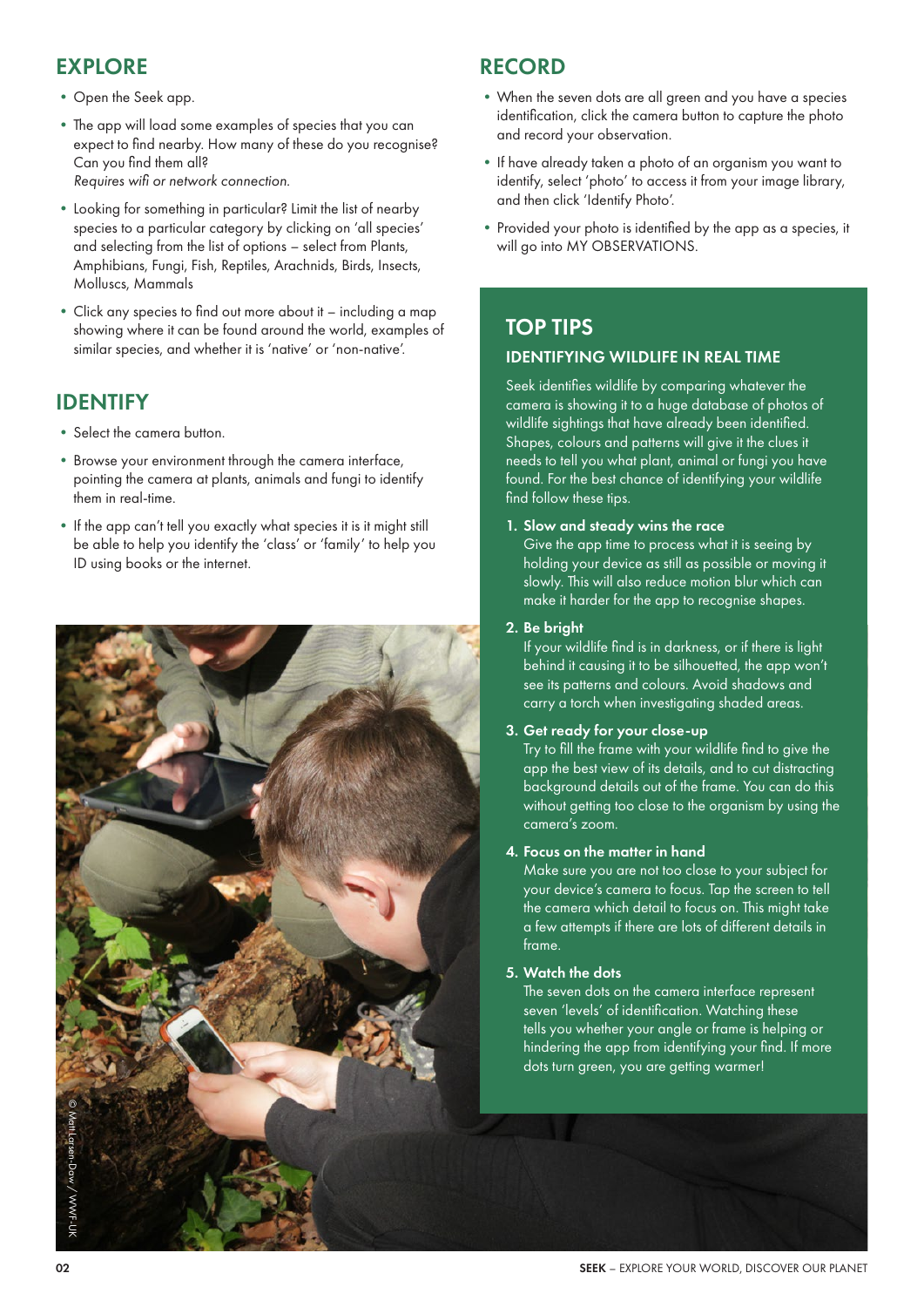### EARN BADGES

- •Any observations will contribute to unlocking ACHIEVEMENTS. Unlock achievement badges for each kind of species successfully recorded, and 'level up' as you collect more badges.
- •To earn CHALLENGE BADGES you have to enter the challenge and open the camera from within the challenge to ensure your observations will count towards that mission. Enter the challenge at any time to check your progress towards completion. Your progress is saved and you can work towards more than one challenge badge at the same time.

# **CONNECT**

When you are confident in collecting observations, you can use your skills to become a true citizen scientist. By creating an iNaturalist account (under 13s will require authorisation from an adult) you can become part of a global community of naturalists and contribute to a growing database of biodiversity. This means your observations could help scientists to monitor biodiversity, identify changes in ecosystems due to climate change, and track the movements of migrating species.

When connected to an iNaturalist account you'll be able to submit your observations to iNaturalist. They will then appear on iNaturalist.org and can be shared online, or submitted to group projects or local bioblitz challenges.

### NATIVE VS NON-NATIVE

Native species are organisms that normally live and thrive in an area, and are therefore used to the ecosystem which has developed around it. Changes to the ecosystem, such as destruction of habitat or the introduction of new species, can make life hard for native species.

Non-native species are those found in an area where they have not been part of the ecosystem before. They may be called "introduced species", "exotic" species, and sometimes "invasive" species. New species can upset the balance of an ecosystem by eating food that native species need to survive, hunting native species who are not used to having predators, or bringing with them diseases or parasites that attack native species.

# TOP TIPS

#### RECORDING BUGS

#### 1. Wait, don't chase

If you try to follow a fast-moving insect or arachnid as it scurries or flies around amongst grass, flowers or leaves you'll probably always be struggling to catch up, and your movements could frighten it into making itself scarce.

2. Borrow the bug

Your best chance of getting an identification may be to scan or photograph it on a plain white background. There are lots of ways to extract bugs from their natural surroundings – nets, pooters, traps, or simply a piece of paper used to gently scoop up a bug,

or to shake it onto from a leaf or branch. In a glass or jam jar a bug is easier to photograph through the glass while it is unable to move far from one spot. No matter how you capture and contain your bug, ensure you don't keep it for long and release it gently in the same spot that you found it.

#### 3. Crop to fit

Take a wide photo to avoid getting too close, but then crop the photo on your device so that the bug fills the frame. Access it via the Seek camera 'photo' tab.